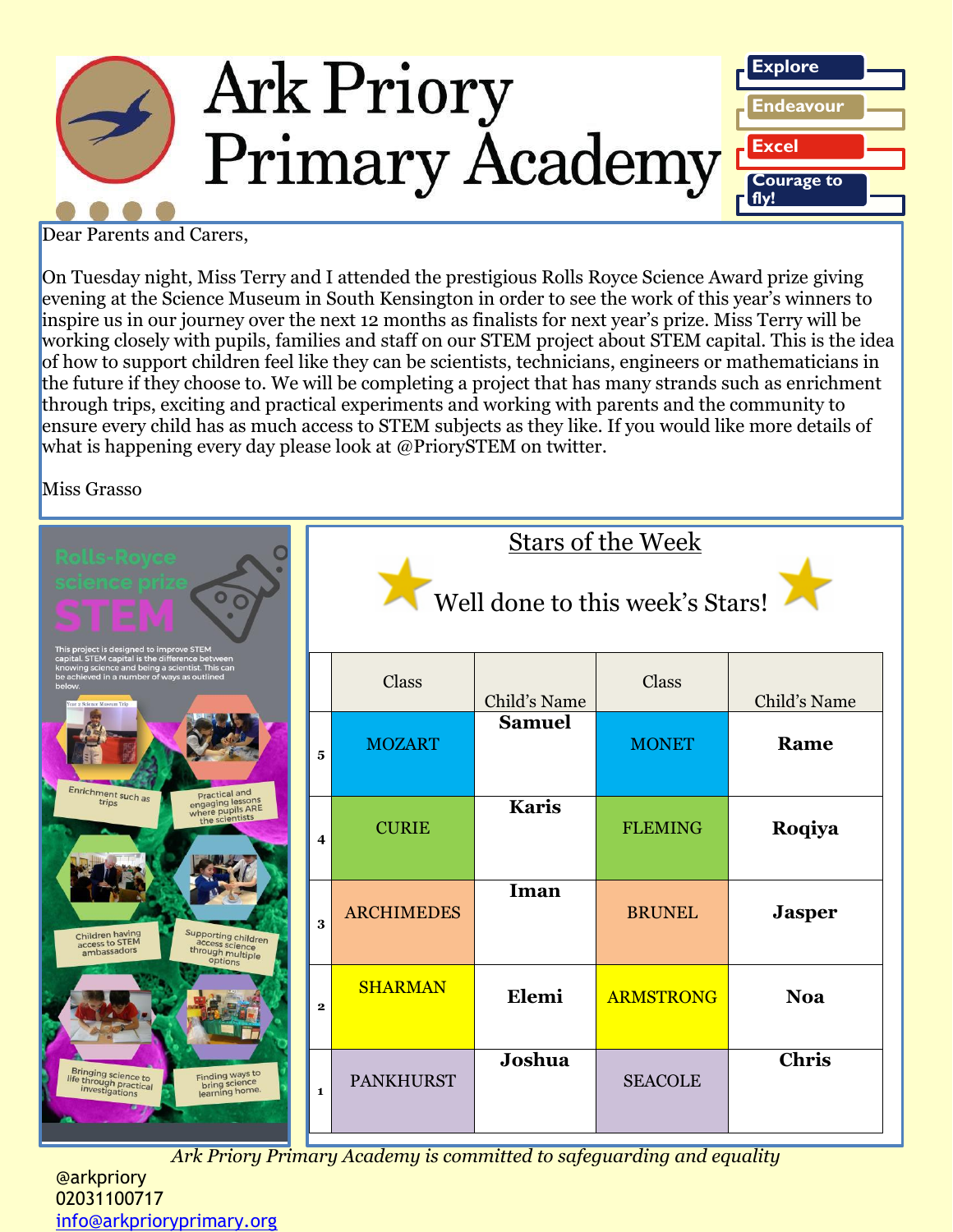### **Attendance**

Our whole school attendance for the week is:

98.2%

Class Attendance:

## 1. **Fleming 99.5%**

2. Pankhurst/Curie 98.8%

## 3. Brunel/Armstrong 98.6%

Well done to Fleming class!



### **This week in…….**

This week in Reception we have been finding out about the history of Bonfire Night and why it is celebrated. We shared our experiences of fireworks and discussed why we have them. Following our topic sessions the children decided that they wanted to make their own firework pictures. We explored mixing paint and various printing techniques to create our own representations of a Firework scene.



### **Dahlicious Day-Friday 23rd November**

On **Friday 23rd November**, we will be holding a **Dahlicious Day** at Ark Priory to help raise money for the Roald Dahl Children's Charity. We will also be holding a Grand Opening Ceremony for our new Outdoor Library during the day for the children. On the 23rd, children should come to school dressed as a Roald Dahl character and bring in £1 to donate!



We have the Book Fair arriving at Ark Priory again from  $27<sup>th</sup>$  **November – 4<sup>th</sup> December**. It will be held in the hall from  $4 - 4:30 \text{pm}$   $(3 - 3:30 \text{pm}$  on Friday). Last year, we raised a whopping £1200+ which helped us buy new books for Year 5. Please come along and see if there are any books you would like to buy and help support us in buying new books for the school. Perfect way to get yourself some early Christmas Shopping done.

## **Odd Socks!**

To highlight Anti-Bullying Week during week beginning November 12th, we will be wearing odd socks to school. All you have to do to take part is wear odd socks, it couldn't be simpler!



Odd Socks Day will take place on the first day of Anti Bullying Week, **Monday 12th November**  to help raise awareness for Anti-Bullying Week.

*Ark Priory Primary Academy is committed to safeguarding and equality*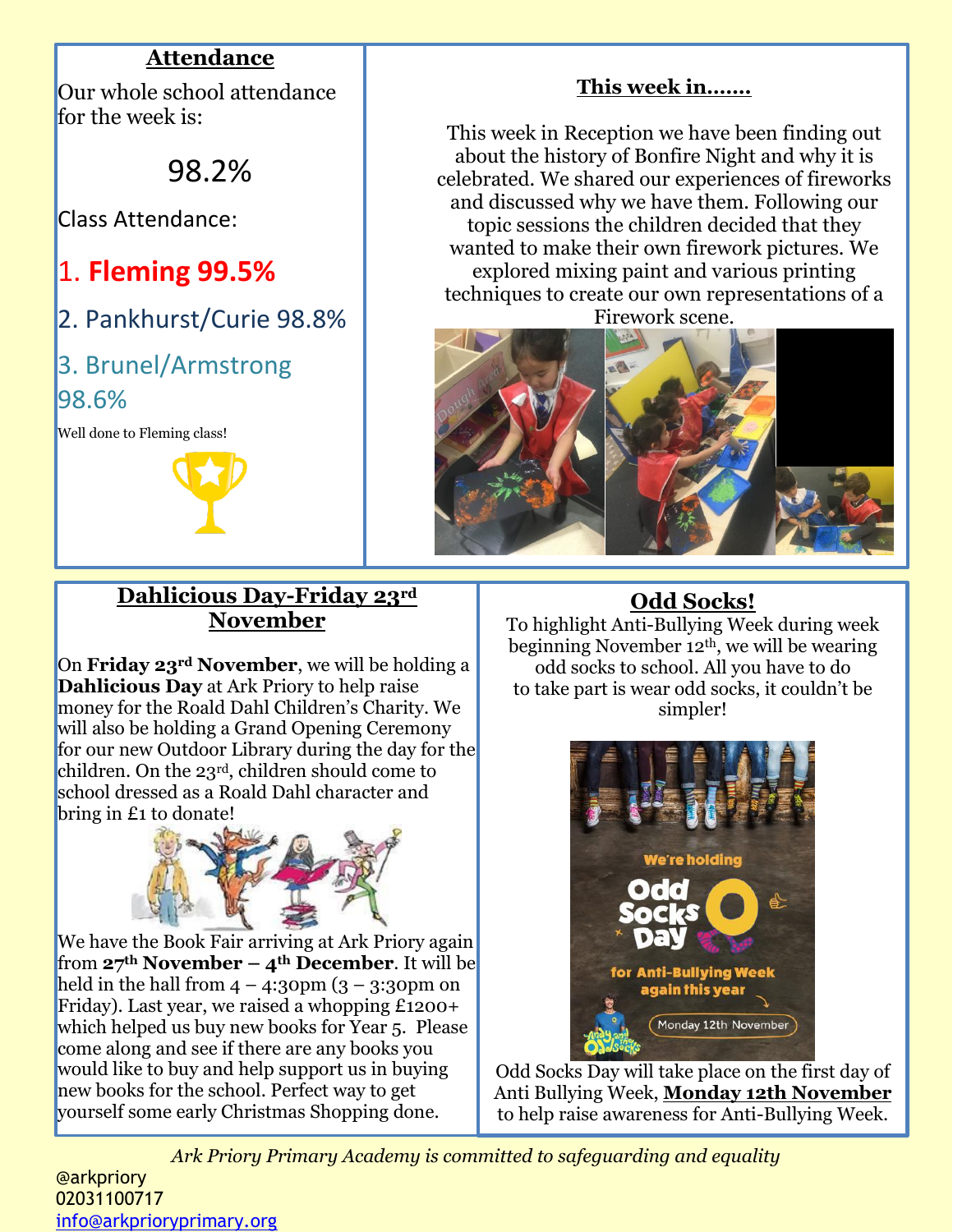

Roald Dahl Themed Lunch

Friday 23<sup>rd</sup> November

Mudburgers – James And The Giant Peach

Vegetable Mudburgers

Bruce Bogtrotters Chocolate Cake – Matilda

*Ark Priory Primary Academy is committed to safeguarding and equality*  @arkpriory 02031100717 [info@arkprioryprimary.org](mailto:info@arkprioryprimary.org)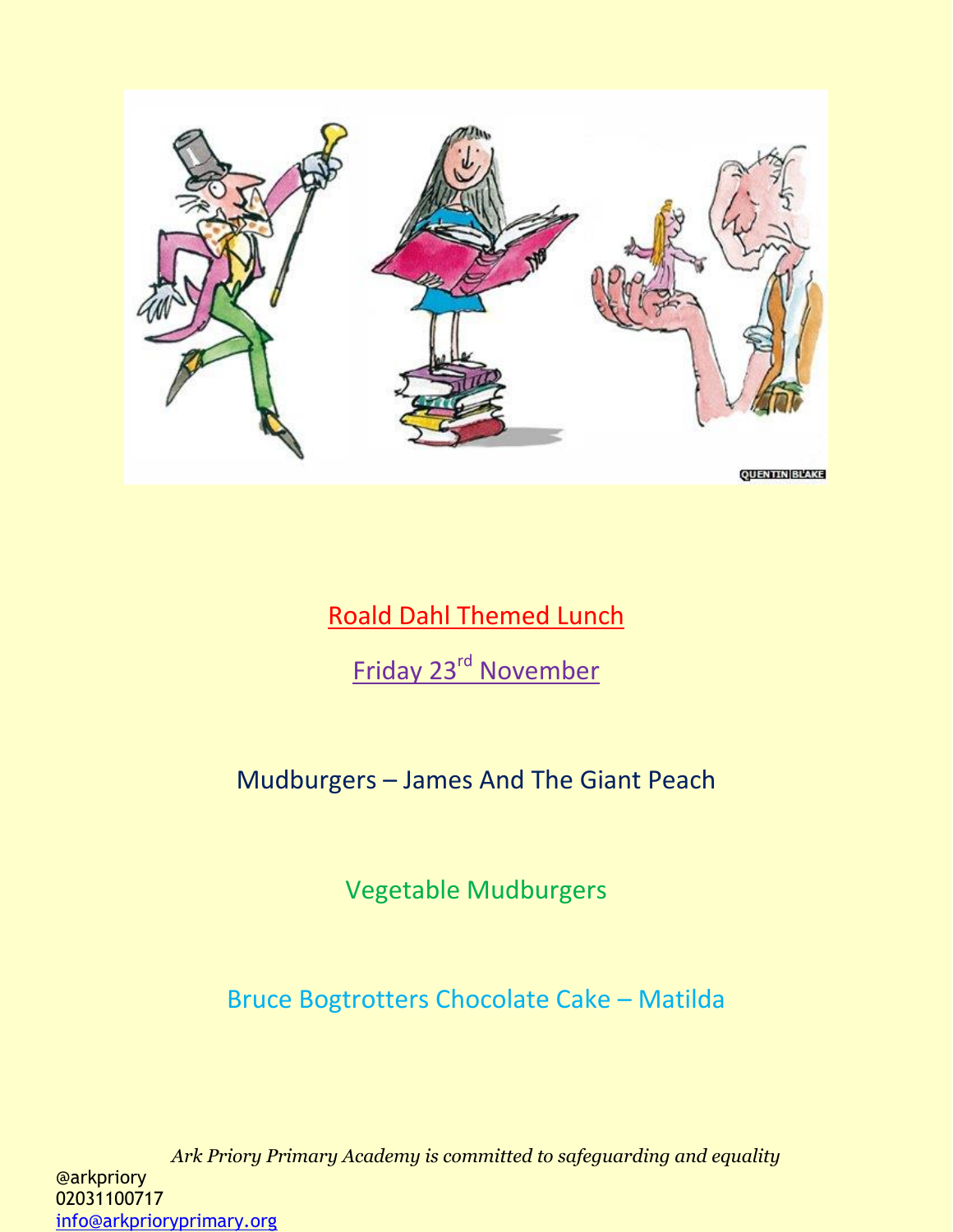# **A message from our APPAA committee…………….**

#### **Ark Priory Christmas Fair - Sat 8 Dec 2018 - SAVE THE DATE!**

Funding 'The Happiness Project', this year's fundraising push is to make school life happier, healthier and more fun!

To encourage more involvement from the wider community this year, we have allocated areas to each year group to look after.

- *Year 5 – Bar and International Food*
- *Year 4 - Hot Food/ kids food from kitchen*
- *Year 3 and Reception – Santa's Grotto.*
- *Year 2 – Kids games and entertainment.*
- *Year 1 – Tombola.*
- *Nursery (AM and PM) – Tea/coffee and cakes.*

There will also be a school wide 'student enterprise' initiative whereby the children will create and make goods to sell at the fair - you may have started to hear about this from the children themselves – we will be calling out for parent helpers for this in advance and at the fair itself.

Look out for call outs nearer the time for donations of gift items for the Tombola, also requests to make and bake. Please respond to your year reps as to how you can get involved!

**Rotas** - School will be supporting us in rallying volunteers - please look out for the sign up sheets which we will have outside the classrooms at the Parents Consultation Evenings!

**Christmas Fair Raffle** - Our spectacular raffle is building up! If you are able to source or donate a raffle prize we would love to hear from you [appaacommittee@gmail.com](mailto:appaacommittee@gmail.com)

**External Stalls -** we welcome any entrepreneurs with links to our community (parents/friends etc) to have a stall at the fair to sell their own (non conflicting) products. Price per table £30. Limited availability. Please contact [appaacommittee@gmail.com](mailto:appaacommittee@gmail.com) for further details.

#### **Other news**

**Year 3 Bake Sale** - Thanks to all who have baked, organised, helped and supported another fantastic bake sale! All proceeds go towards enrichment and activities for all our children.

Wishing Tree - we have had an amazing 16 donors contribute towards Wish List Items to the value of £1128. Please see list below for outstanding items and contact Charlotte Newlands / [appaacommittee@gmail.com](mailto:appaacommittee@gmail.com) to pledge or find out further information.

*Ark Priory Primary Academy is committed to safeguarding and equality*  @arkpriory 02031100717 [info@arkprioryprimary.org](mailto:info@arkprioryprimary.org)